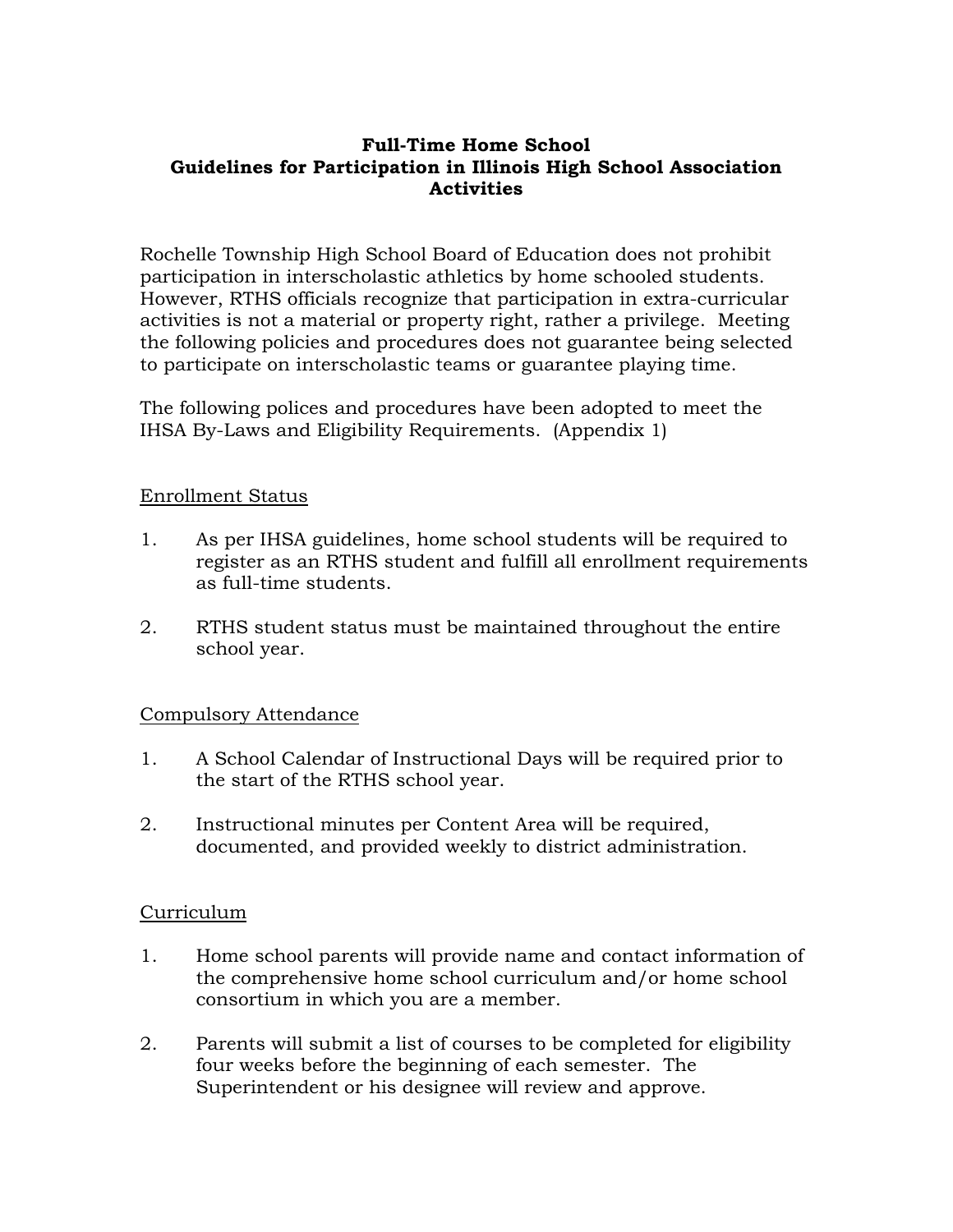- 3. Upon approval, each course of study shall be broken down by main learning objectives to be mastered.
- 4. RTHS will provide district learning objectives of like or parallel content areas. Home school instructor will be responsible for identifying common learning objectives and submit to the Superintendent or his designee.
- 5. RTHS district officials reserve the right of final approval for all courses to be accepted for eligibility.

# IHSA Eligibility

- 1. Home school instructor will submit copies of all work completed on a weekly basis including but not limited to: daily work, quizzes, Lab experiences, written assignments, assessments.
- 2. Home school instructor will submit weekly grade updates in a format approved by the district.
- 3. At any time school officials have reason to believe the stated curriculum is not being followed school officials have the right of review and/or immediate denial of participation.

# Benchmark Assessments

- 1. Where applicable, home school students will be assessed using district comparable tools. (Formative & Summative Assessments in core content areas)
- 2. Where applicable, home school students will be required to sit for Explore, Plan, PSAE (ACT) exams.
- 3. Where applicable, home school students will be required to sit for NWEA MAP testing.

# Credit Earned

- 1. All credits earned through home school instruction will be recorded as pass/fail on RTHS transcripts.
- 2. Credits earned through home school instruction will not count toward Grade Point Average (GPA) or class rank.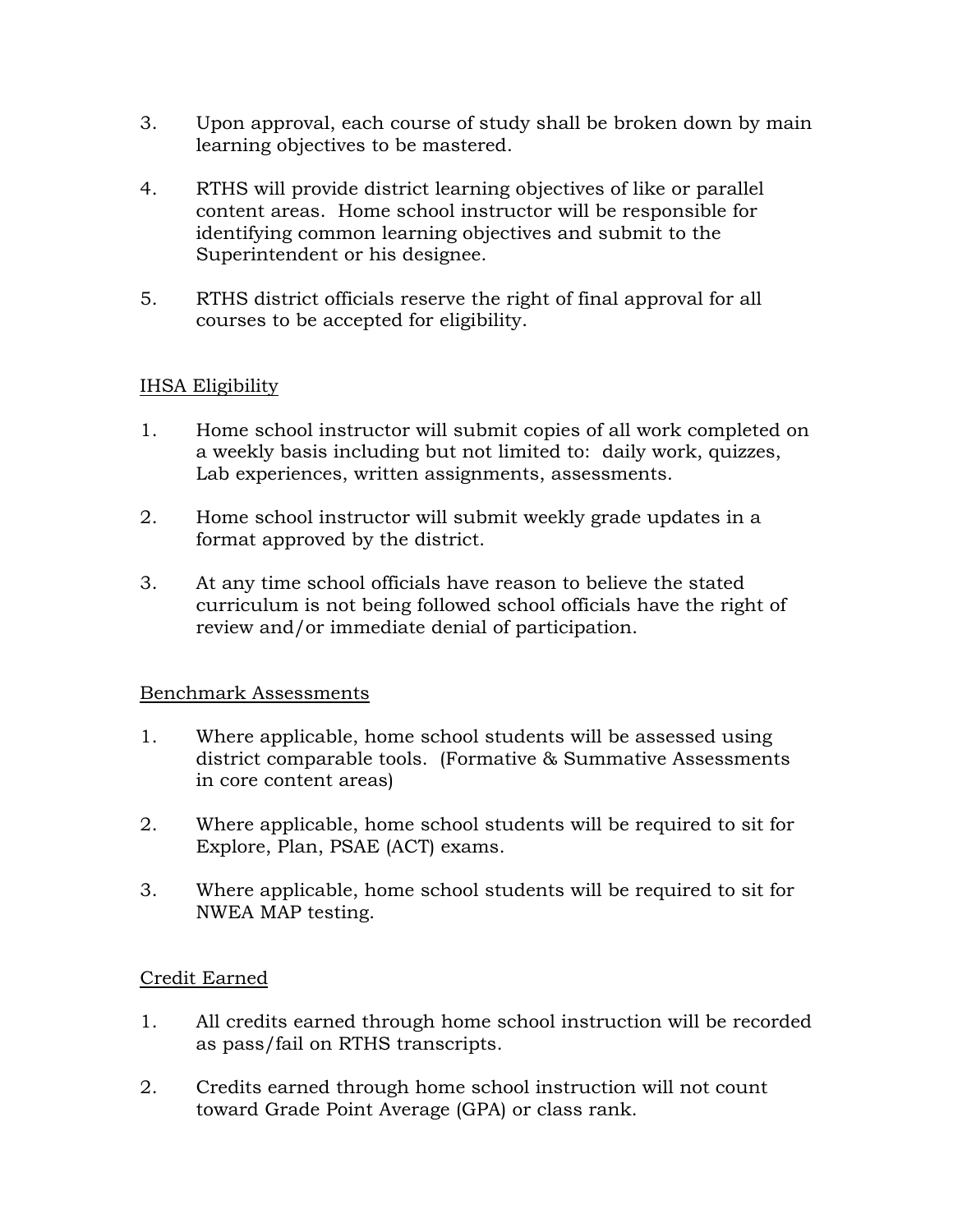3. To be eligible to receive an RTHS District 212 diploma, students must complete a minimum of 11 credit hours (four semesters) at RTHS and the last semester as a full-time student.

If at any time the above policies and procedures fail to meet IHSA Bi-Laws or Eligibility Requirements, or jeopardize the district membership or a team's eligibility, this policy will be immediately suspended and home school students deemed ineligible.